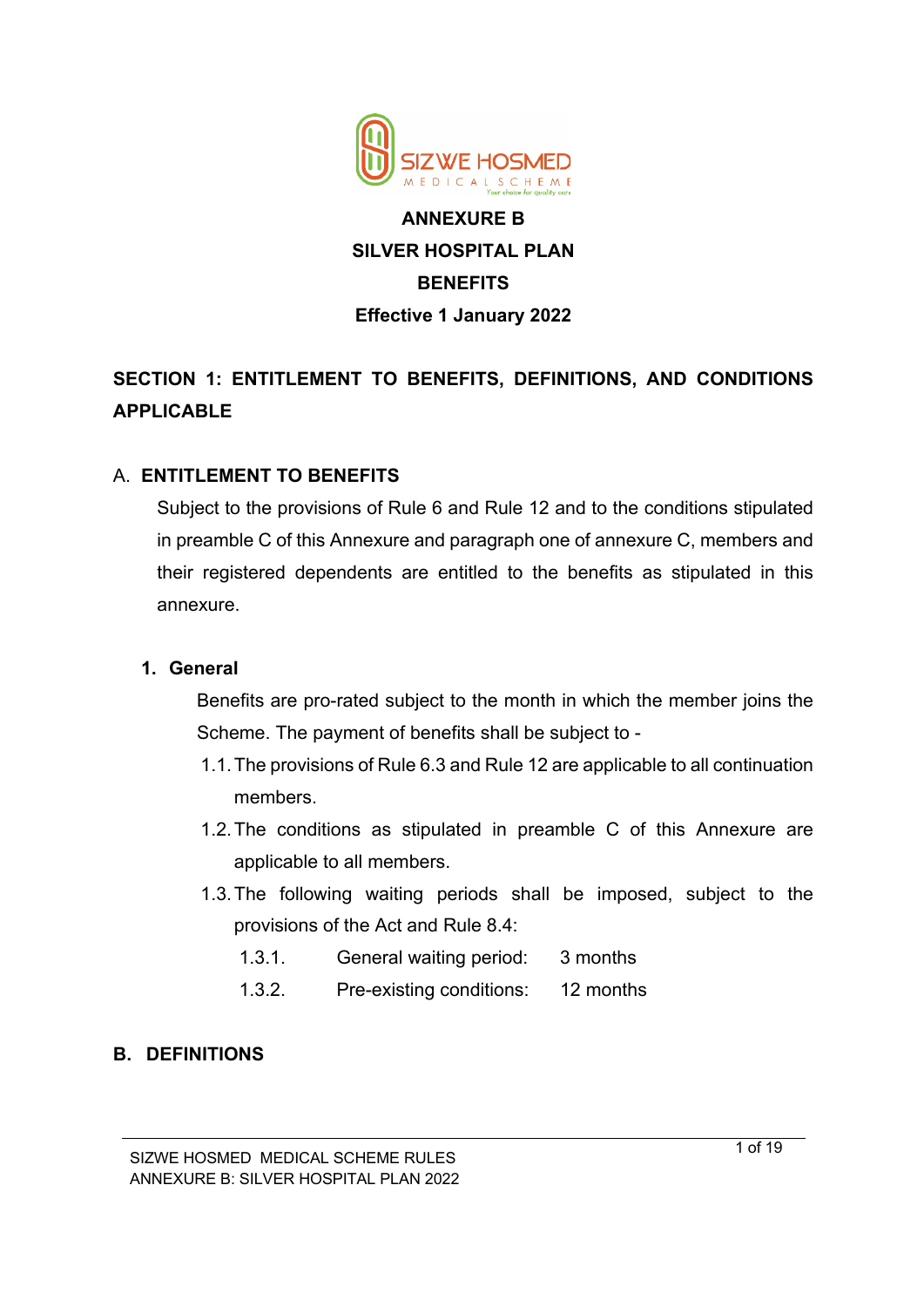All definitions applicable to this Option are reflected in the Rules.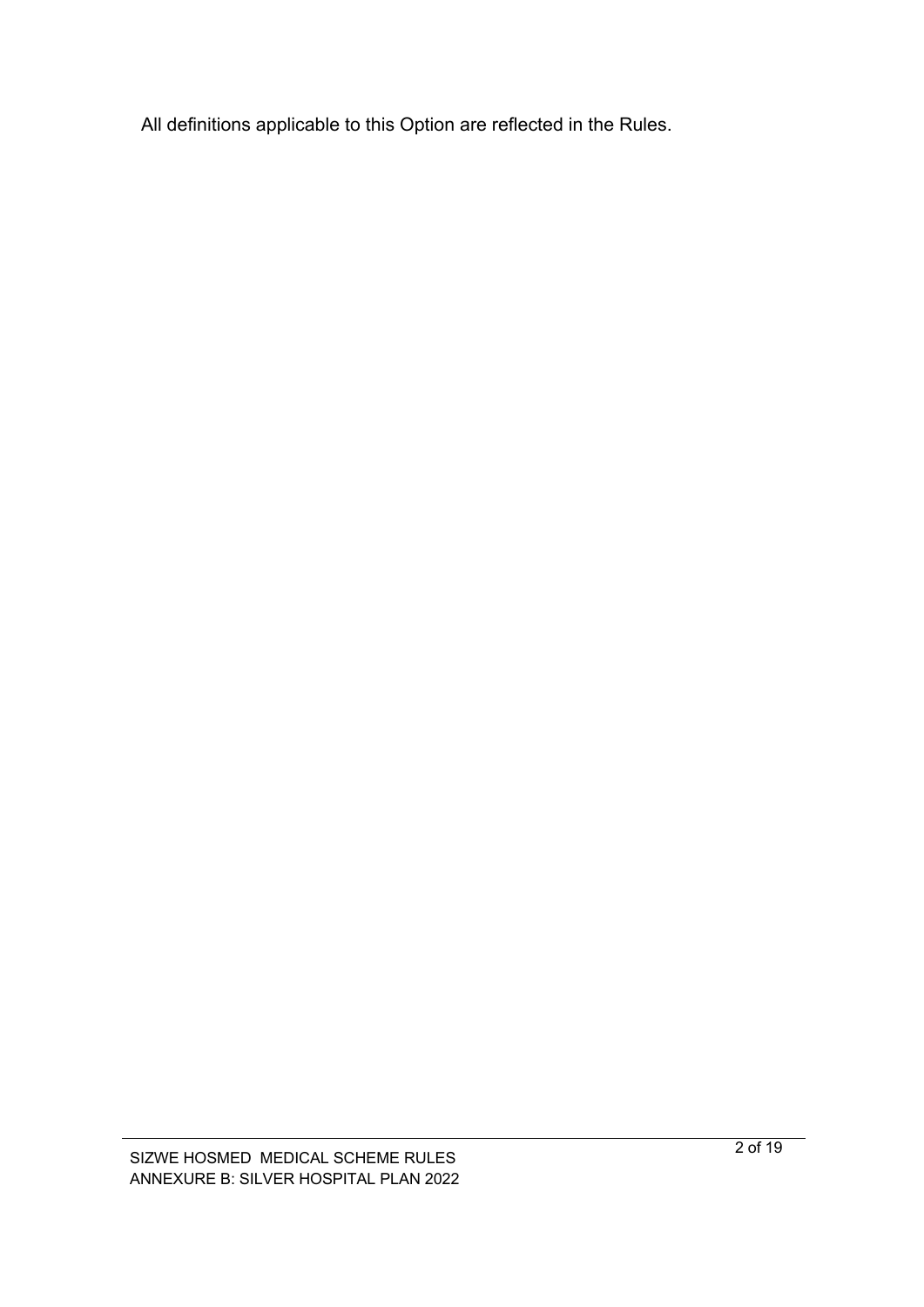# C. **CONDITIONS APPLICABLE**

- 1. Where specifically indicated in this Annexure that a member's entitlement to benefits shall be subject to such healthcare management programme the member shall be obliged to furnish any information required by the scheme to perform its duties.
- 2. Specifically, in the case of the hospital benefit management programme, the scheme may require particulars of diagnosis, clinical investigations, procedures and treatment by the attending medical practitioner of the beneficiary prior to and during admission of the beneficiary to hospital.
- 3. All hospital admissions must be authorised. A co-payment of R1 500 will be applied if authorisation was not obtained prior to admission, except in cases of emergencies
- 4. Co-payments shall be applicable to the following procedures:
	- 4.1. General scopes R1 368
	- 4.2. Endoscopic (Laparoscopic surgery) investigations R3 158
- 5. Hospital stay is subject to Case Management protocols.
	- 5.1. Frail care is not a covered benefit.
- 6. A co-payment of R12 000 is applicable in the event of a voluntary use of a non-network hospital
	- 6.1. This co-payment will be waived in the event of an involuntary use of a non-network hospital such as in an emergency.
- 7. Day procedures and minor procedures are only payable at a Day Hospital or doctors' rooms.
	- 7.1. Where a day procedure is done at a place outside the Day Hospital, it will be payable up to the rates of the day hospital, unless no day hospital is available.
	- 7.2. Where a minor procedure is done at a place outside the doctors' rooms it will be payable up to the rate of the doctors' rooms.
- 8. Only one day will be authorized and covered for hospitalisation for symptom admissions e.g. abdominal pain, headache.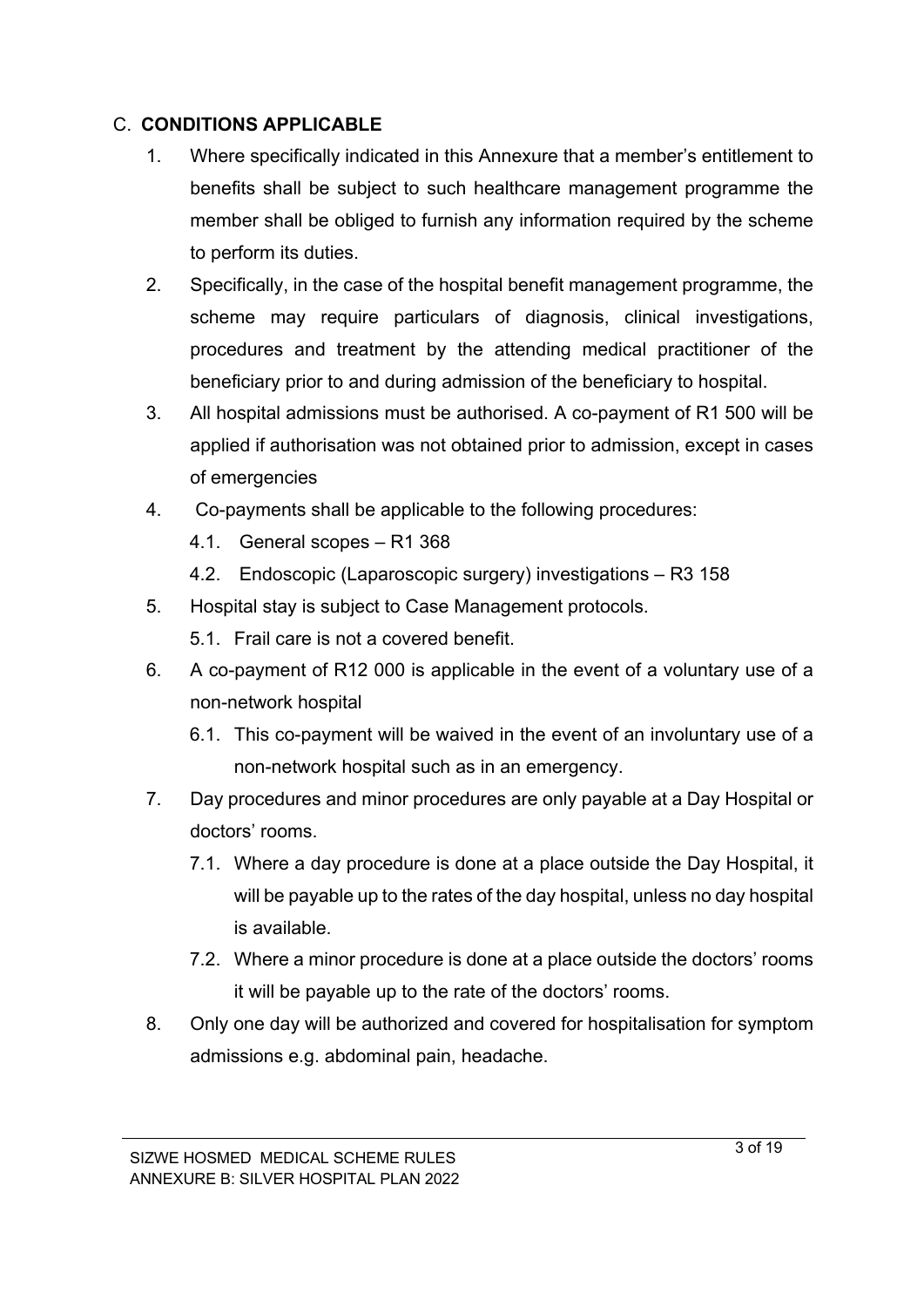#### 9. Back and Neck Preventative Programme:

9.1. Authorisation for spinal surgery for the treatment of chronic back and/or neck pain are subject to managed care protocols.

9.2. Managed care may request adherence to conservative clinical treatment prior to authorising surgery.

# **SECTION 2: SCHEDULE OF BENEFITS**

# 1. **OUT OF HOSPITAL BENEFITS**

# **Prescribed Minimum Benefits (PMB):**

In accordance with the Medical Schemes Act, costs will be covered related to the diagnosis, treatment and care of the following conditions as updated by the Council for Medical Schemes (https://www.medicalschemes.com):

- i. medical emergencies,
- ii. chronic conditions as listed in the Chronic Disease List (CDL),
- iii. and medical conditions listed in the Diagnosis Treatment Pairs (DTPs),.

This definition shall apply whenever "PMB applicable" appears in the definition of benefits below. Managed care clinical protocols and designated service provider (DSP) networks are applicable.

# $1.1.1.1.$

1.2. Covid Benefit

Covid benefit provides for the following:

1.2.1. Covid Vaccine as approved by SAPRA (South African Health Products Regulatory Authority)

1.2.2. Pathology – Covid test as approved by CMS regulation

1.2.3. In-Hospital treatment for Covid pneumonia

# 1.1.2. **SPECIALISTS**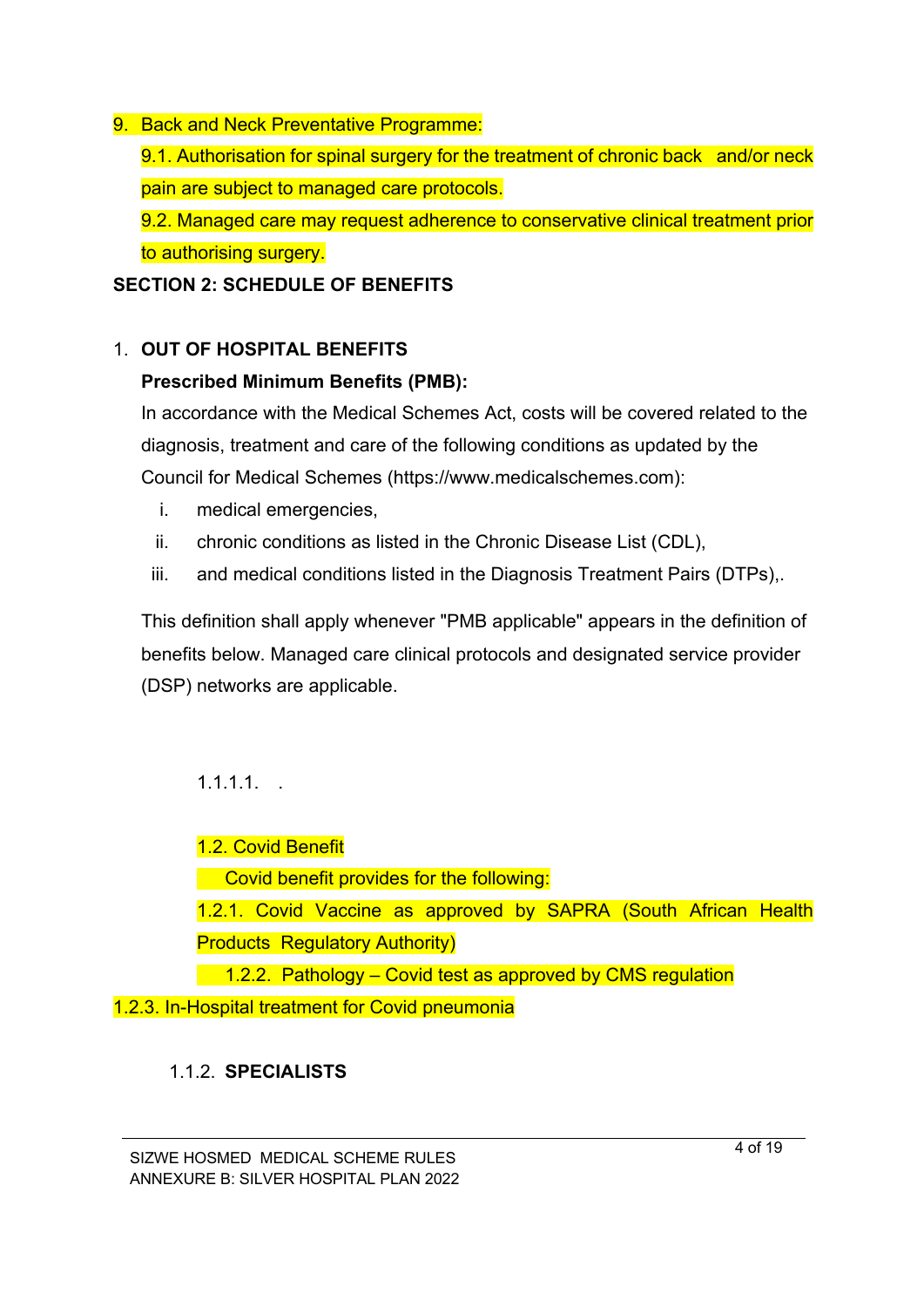- 1.1.2.1. Psychiatrists' benefits are subject to PMB conditions which are covered under mental health;
- 1.1.2.2. PMB conditions are subject to Care plans at a designated service provider at negotiated rates.
- 1.1.2.3. **Specialized radiology** (MRI/CAT scan/Angiogram)
	- 1.1.2.3.1. Subject to in hospital limit of R 29 182 per family per year.

#### 1.1.2.4. **Interventional radiology**

- 1.1.2.4.1. Refer to in-hospital benefits
- 1.1.2.5. **PATHOLOGY**Pathology tests related to oncology and HIV/AIDS for registered beneficiaries are covered as part of the Disease Management Programme are covered as part of this benefit

 $1.1.2.5.1...$ 

# 1.1.3. **MATERNITY AND INFERTILITY**

#### 1.1.3.1. **Antenatal consultations**

- 1.1.3.1.1. 100% Sizwe Hosmed rates for antenatal consultations subject to clinical protocols/care plans;
- 1.1.3.1.2. Limited to nine (9) antenatal visits by either midwife or GP or per pregnancy;
- 1.1.3.1.3. Only 2 specialist obstetrician visits per pregnancy at referral by the GP or midwife;
- 1.1.3.1.4. Subject to registration with the maternity benefit program.

# 1.1.3.2. **Pregnancy scan and tests**

- 1.1.3.2.1. 100% Sizwe Hosmed rates for pregnancy scans and the following pregnancy related tests:
	- a) Two (2) Haemoglobin Measurement tests,
	- b) one (1) Blood Grouping test,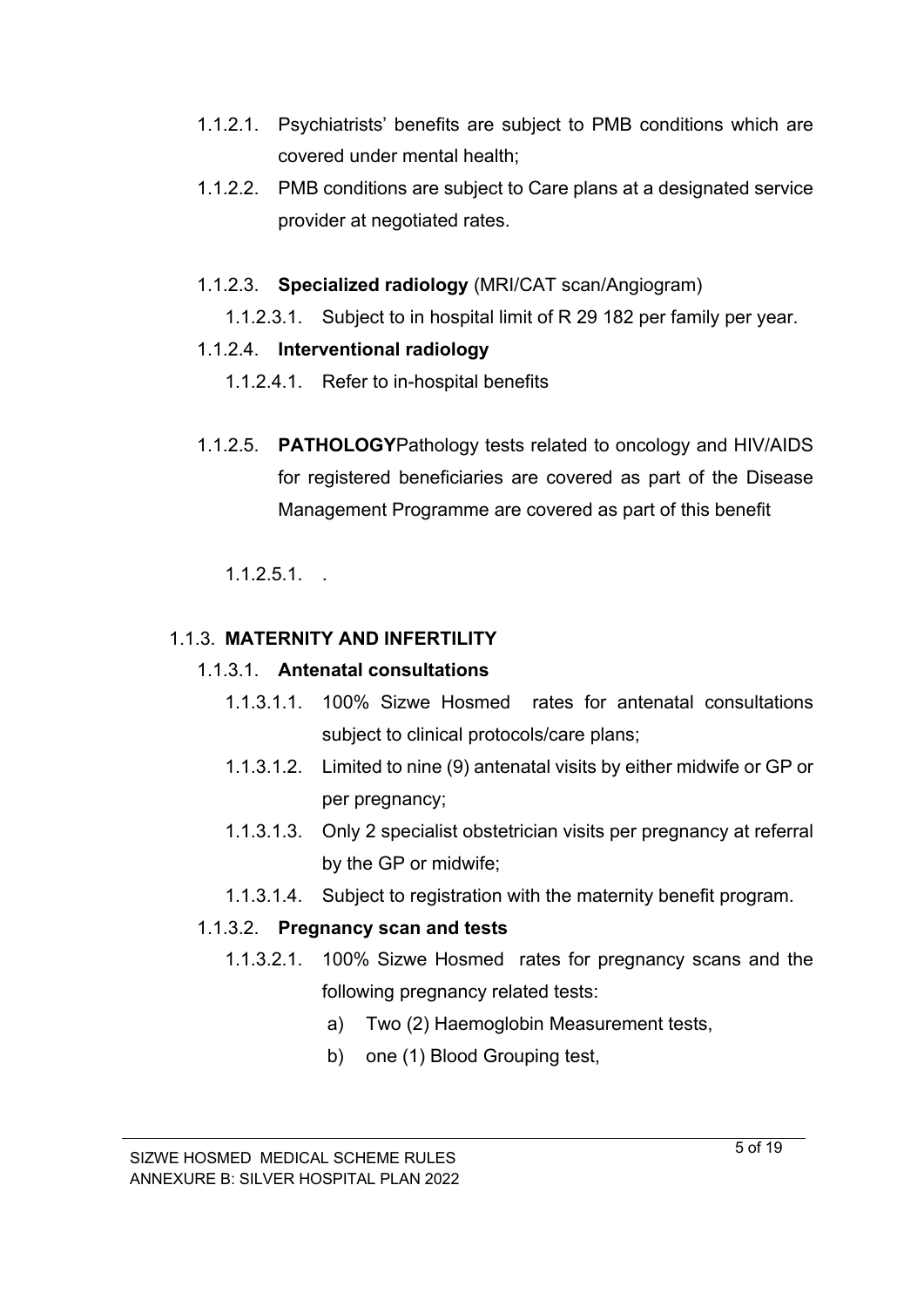- c) one (1) VDRL test for Syphilis and
- d) Two (2) HIV blood tests
- e) Twelve (12) urine analysis tests
- f) One (1) Full blood count (FBC) test
- g) Vitamins worth one hundred and fourteen Rands (R114)
- h) Two (2) 2-D scans per pregnancy this excludes the diagnostic sonar.

#### 1.1.3.3. **Infertility**

1.1.3.3.1. PMB Applicable

#### 1.2. **OTHER OUT OF HOSPITAL BENEFITS**

 $1.2.1.1.$ :

#### 1.2.2. **CHRONIC MEDICINES**

- 1.2.2.1. Subject to Pre-authorisation and registration on the chronic medicine programme;
- 1.2.2.2. 100% negotiated tariff at Designated Service Provider/Preferred Provider Network, subject to formulary and clinical protocols.
- 1.2.2.3. 100% Negotiated tariff for Prescribed Minimum Benefits.
- 1.2.2.4. Prescribed Minimum Benefits chronic conditions subject to Preauthorisation, Minimum Benefit Package, designated service providers and Treatment Protocols.

#### 1.2.2.5. **PMB Chronic Conditions**

1.2.2.5.1. Conditions as stipulated in the table below will be covered at 100% of the negotiated tariff of registered medicines and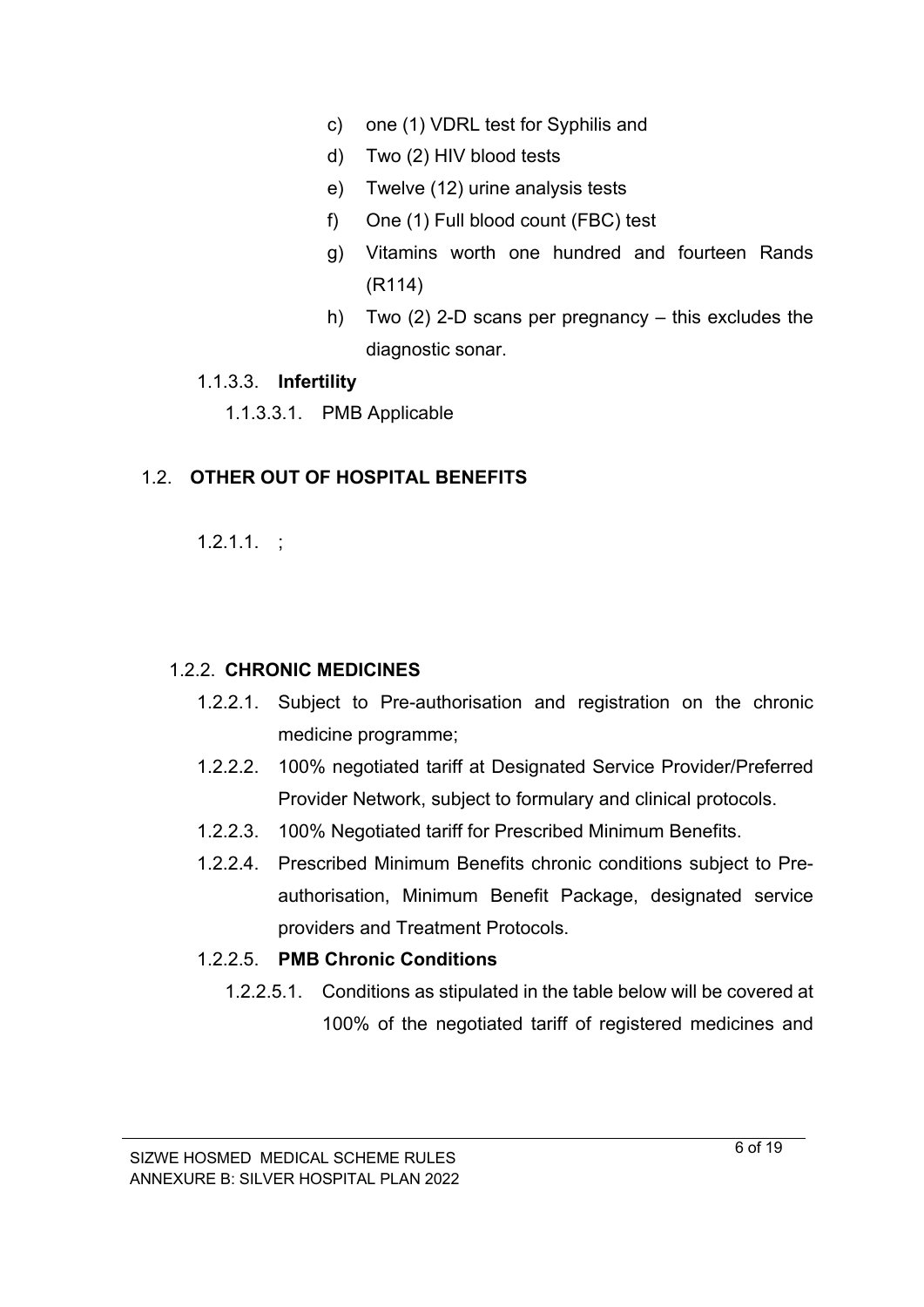injection material prescribed by a person legally entitled to prescribe, provided that:

- a) where there is a generic equivalent the benefit shall not exceed the maximum retail price of the generic equivalent;
- b) medicines prescribed are within the formulary and where the formulary is not adhered to, a reference price will be applied;

| PU 1                    |  |
|-------------------------|--|
| ٦<br>×<br>I<br>M.<br>۰. |  |

| Addison's disease           | Epilepsy                  |  |
|-----------------------------|---------------------------|--|
| Asthma                      | Glaucoma                  |  |
| Bipolar mood disorder       | Haemophilia               |  |
| <b>Bronchiectasis</b>       | Hyperlipidaemia           |  |
| Cardiac failure             | Hypertension              |  |
| Cardiomyopathy              | Hypothyroidism            |  |
| Chronic obstructive         | Multiple sclerosis        |  |
| pulmonary disease           |                           |  |
| Chronic renal disease       | Parkinson's disease       |  |
| Coronary artery disease     | Rheumatoid arthritis      |  |
| Crohn's disease             | Schizophrenia             |  |
| Diabetes insipidus          | Systemic lupus            |  |
|                             | erythematosus             |  |
| Diabetes mellitus types 1 & | <b>Ulcerative colitis</b> |  |
| 2                           |                           |  |
| Dysrhythmias                | <b>HIV/AIDS</b>           |  |
|                             |                           |  |

#### 1.2.3. **BLOOD TRANSFUSION AND BLOOD REPLACEMENT PRODUCT**

1.2.3.1. 100% Sizwe Hosmed rate of the blood transfusions and blood replacement subject to Prescribed Minimum Benefits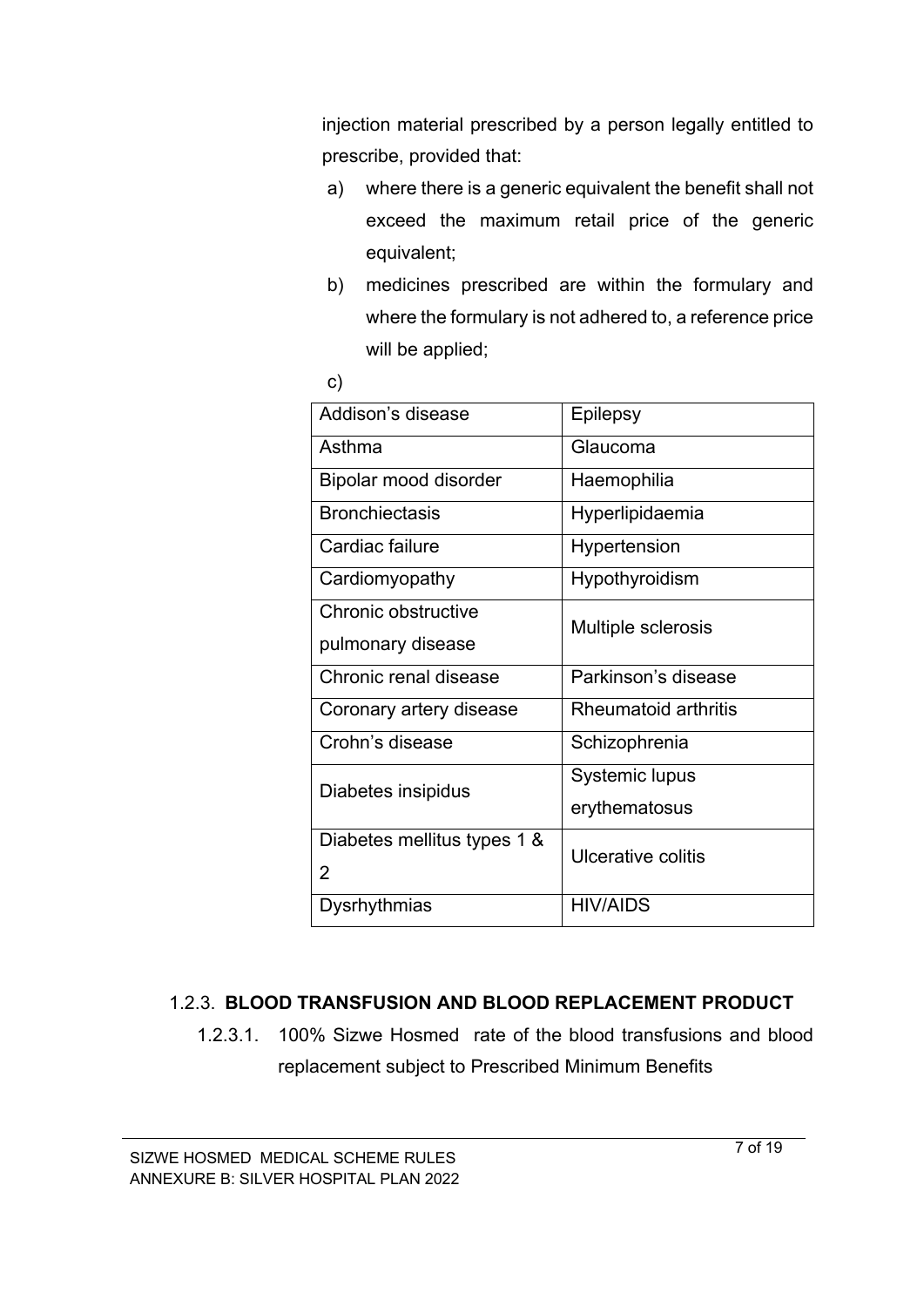#### 1.2.4. **MENTAL HEALTH**

- 1.2.4.1. Limited to in-hospital consultations for Psychiatrist, Clinical and Counselling Psychologist and excludes Auxiliary and other healthcare practitioners;
- 1.2.4.2. 100% Sizwe Hosmed rates subject to Prescribed Minimum Benefits.
	- 1.2.4.2.1. .
- 1.2.4.3. **PMB**
	- 1.2.4.3.1. As interpreted in the General Regulations made in terms of the Medical Schemes Act, 131 of 1998 providing a schedule of "diagnosis and treatment pairs", which cumulatively comprise the prescribed minimum benefits (PMB) to be provided to beneficiaries of medical schemes in terms of section 29(1)(o) of the Act;
- 1.2.4.4. PMB Applicable

# 1.2.5. **PREVENTATIVE CARE**

- 1.2.5.1. Subject to the family limit of R2 342 per year
- 1.2.5.2. Limited to one test per beneficiary per year where not otherwise specified

#### 1.2.5.3. **Wellness screening**

- 1.2.5.3.1. Includes the following tests:
	- a) Blood sugar,
	- b) Cholesterol,
	- c) Blood pressure,
	- d) Body Mass Index,
	- e) HIV screening test;
- 1.2.5.3.2. One screening test per beneficiary per year covered;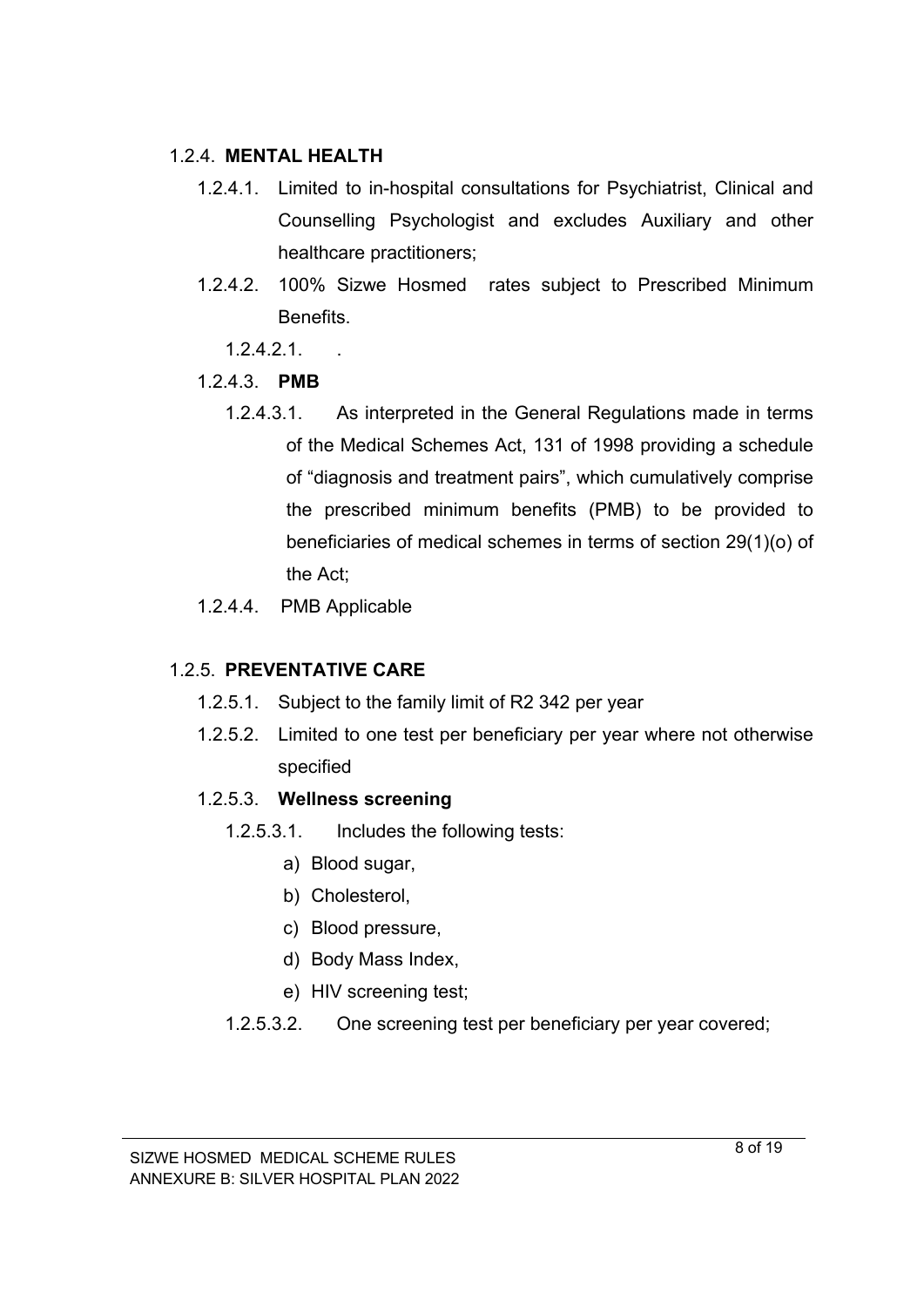1.2.5.3.3. Limited to R 361 per beneficiary per year at a Preferred Provider facility;

#### 1.2.5.4. **Other screening tests**

- 1.2.5.4.1. Cover limited to the following tests:
	- a) Females:
	- i. Mammogram every 2 years for women above age 40 years,
	- ii. Pap smear every 2 years for women above 21 years
	- b) Males above 40 years:
	- i. Prostate Specific Antigen test

#### 1.2.5.5. **Vaccinations**

- 1.2.5.5.1. Flu Vaccine
- 1.2.5.5.2. Pneumococcal Vaccine
- 1.2.5.5.3. HPV Vaccine
- 1.2.5.5.4. Immunisation for children six (6) years old and younger, immunisation permitted will be in line with those provided by the Department of Health subject to Wellness screening family limit

#### 1.2.6. **DENTISTRY**

- 1.2.6.1. Dental benefits are paid at the Sizwe Hosmed Dental Tariff (SDT).
- 1.2.6.2. Dental treatment in hospital and under IV conscious sedation in the dental rooms must be pre-authorised.
- 1.2.6.3. If no pre-authorisation is obtained for in-hospital procedures:
	- 1.2.6.3.1. If authorisation is approved after the treatment has been done, a 20% penalty will apply on the hospital account.
	- 1.2.6.3.2. Penalties do not apply to PMB hospital admission.
- 1.2.6.4. If no pre-authorisation is obtained for in-hospital procedures:
	- a) If authorisation for IV conscious sedation is approved after the treatment has been done, a 20% penalty will apply.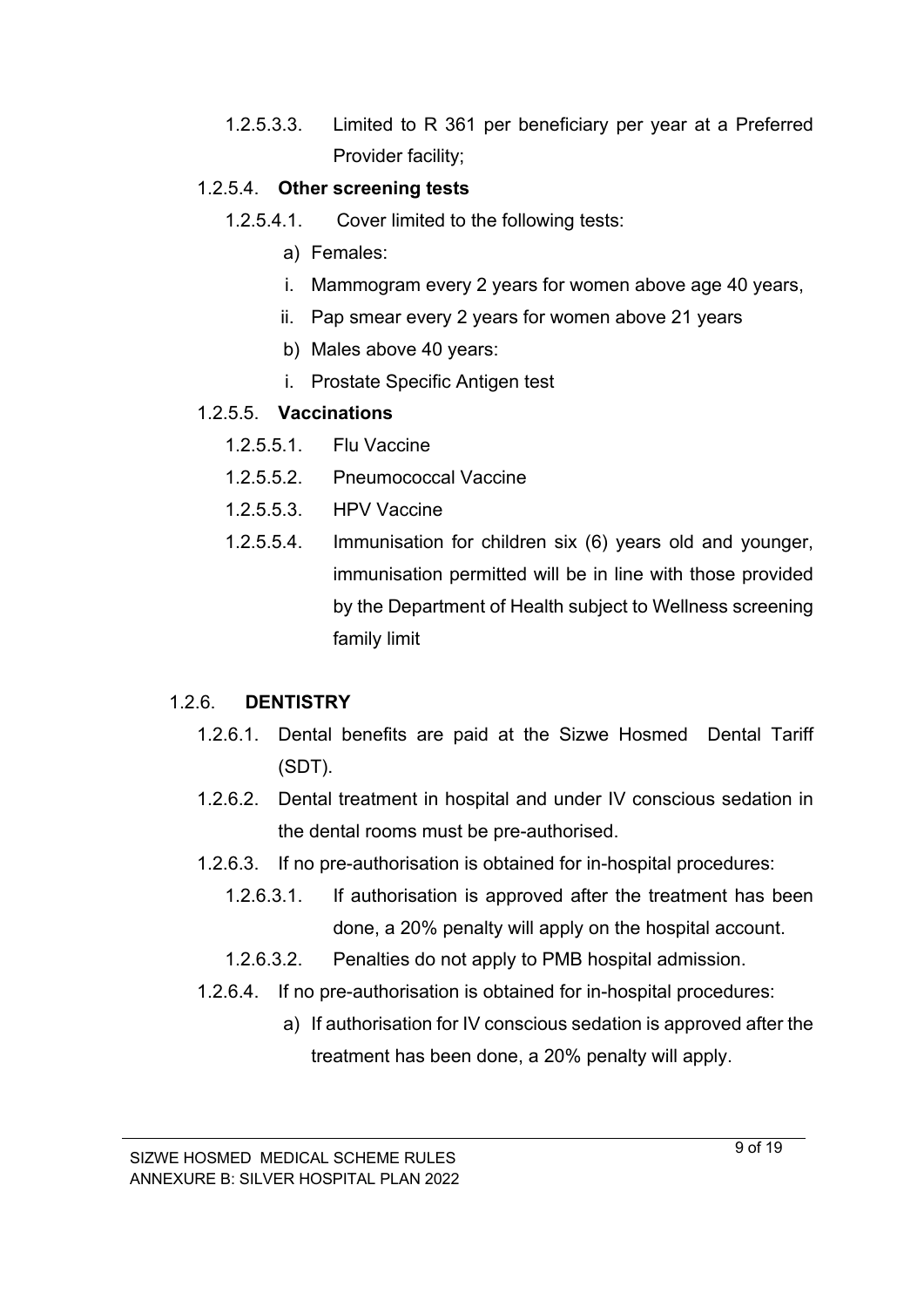1.2.6.5. Dental benefits are subject to managed care protocols and managed care interventions which may include the requirement of treatment plans and/or radiographs prior to benefit application. Scheme exclusions apply to dental benefits. In the event of a dispute, the rules of the scheme will prevail.

#### 1.2.6.6. **Dental Hospitalisation**

- 1.2.6.6.1. A co-payment of R1 000 per hospital admission applies, if a member opts to go to a day clinic (discipline 76/77) instead of a hospital (discipline 57/58), subject to the availability of a day clinic in his demographic area.
- 1.2.6.6.2. Dental Hospitalisation Benefits subject to Preauthorisation, Hospital Benefit Management Programme and Dental Benefit Management Programme.
- 1.2.6.6.3. No limit is applicable
- 1.2.6.6.4. If authorisation is obtained after the procedure has been done, a 20% co-payment will be applied on the hospital account.
	- a) General anaesthetic benefits are available for children under the age of 5 years for extensive dental treatment.
	- b) General anaesthetic benefits are available for the removal of impacted teeth.
	- c) IV conscious sedation in rooms (if out-of-hospital treatment is more appropriate)
	- d) 100% of the Sizwe Hosmed rate; subject to pre-authorisation and managed care protocols.
	- e) Limited to the In-Hospital dental benefits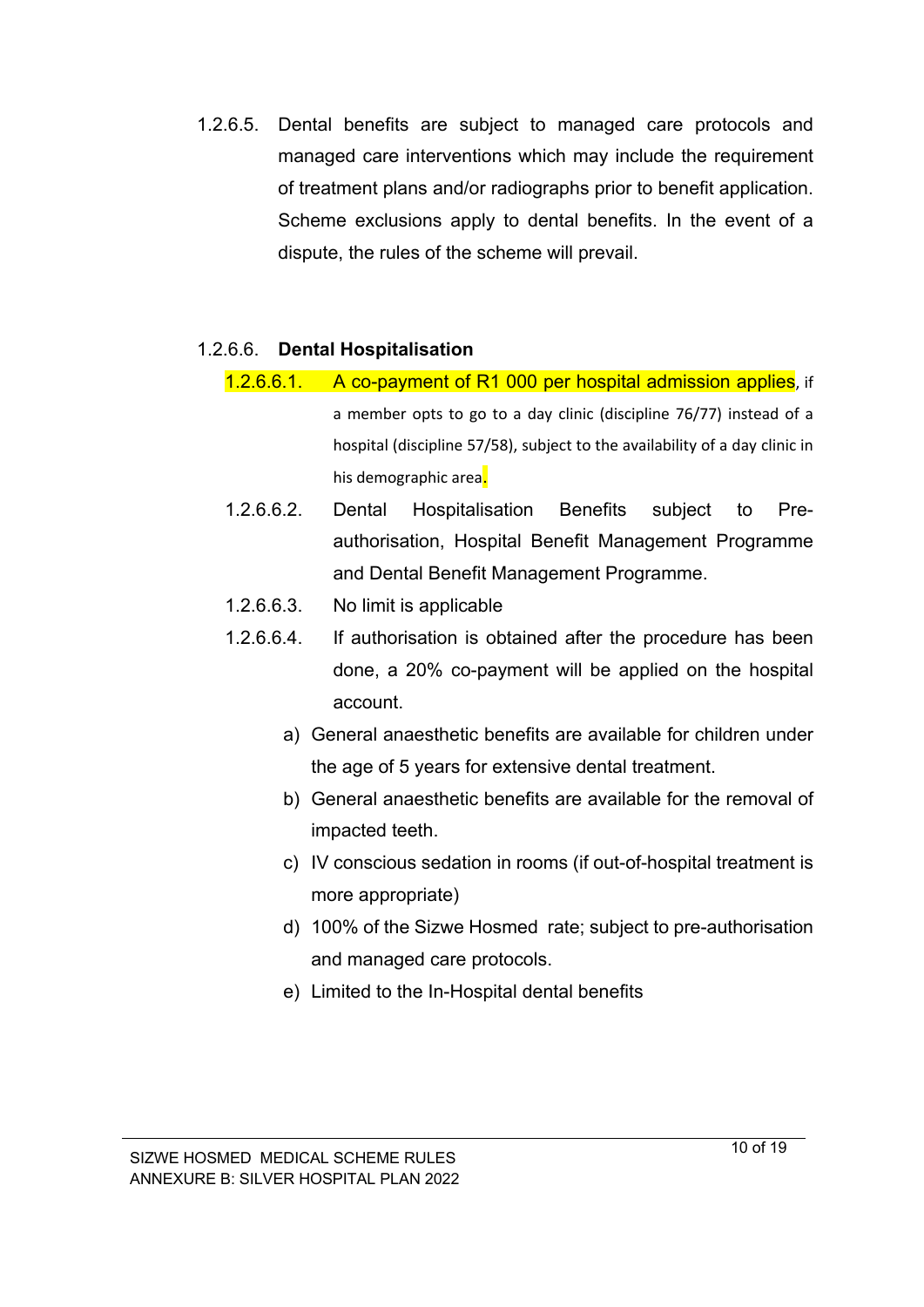# 1.2.7. **ACQUIRED IMMUNE DEFICIENCY SYNDROME (HIV/AIDS)**

- 1.2.7.1. The HIV/AIDS as a PMB benefit is provided via a designated provider, where there are prior arrangements between the Sizwe Hosmed Medical Fund and the Provider. Where there is no arrangement in place, Sizwe Hosmed Medical Fund will pay the cost of any provider of the services.
- 1.2.7.2. No annual limit is applicable, and benefits are subject to participation in a Preferred Provider Disease Management Programme.
- 1.2.7.3. Benefits include counselling, prescribed medication, pathology tests and relevant consultations.
- 1.2.7.4. All interventions are subject to pre-authorisation, preferred provider networks and PMB regulations.

#### 1.2.8. **AMBULANCE SERVICES**

- 1.2.8.1. 100% cost as authorized by the contracted service provider;
- 1.2.8.2. If services are not pre-authorised through the preferred provider, claims will not qualify for payment.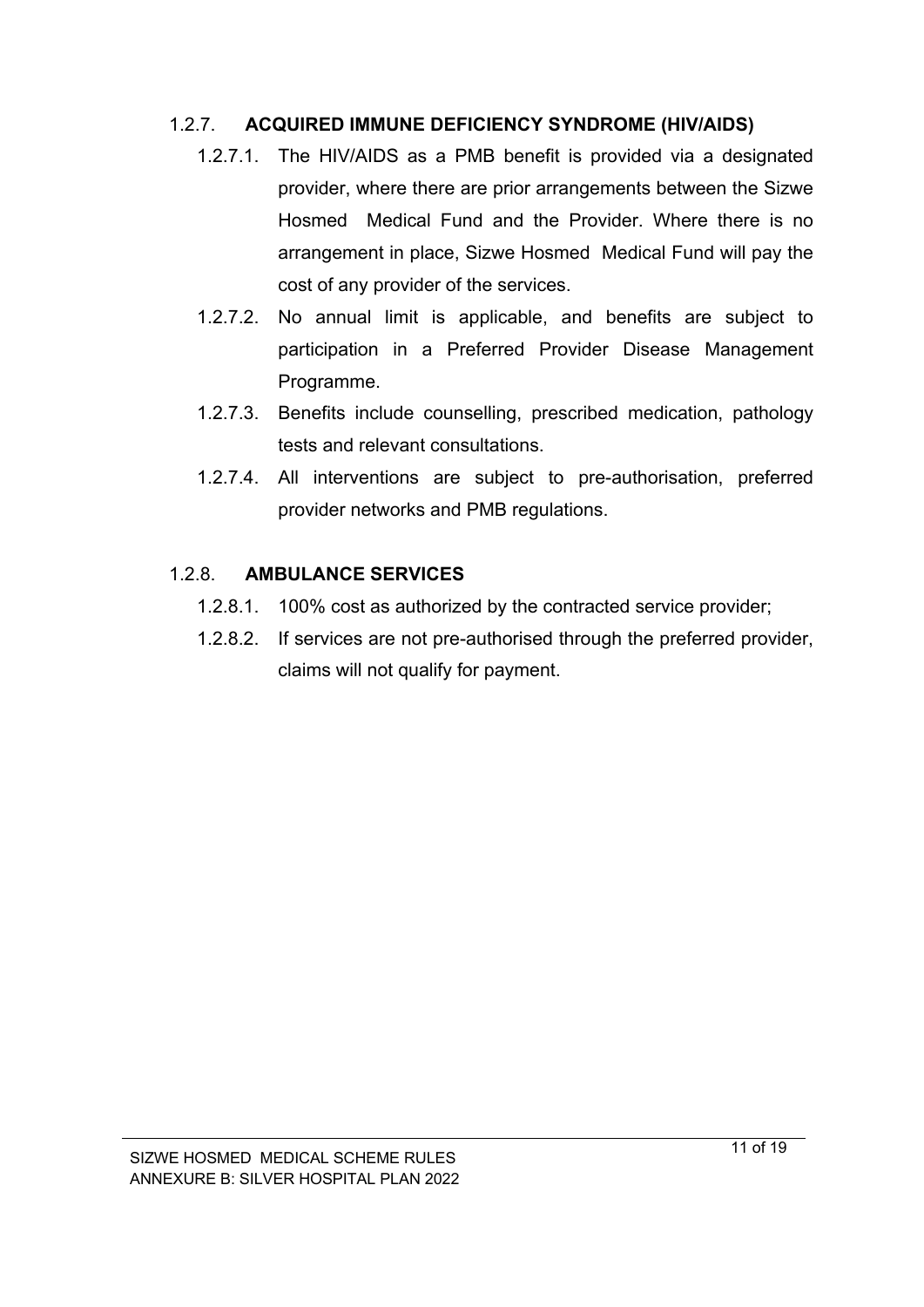# **2. IN-HOSPITAL BENEFITS**

#### **2.1. HOSPITALISATION FOR PRESCRIBED MINIMUM BENEFITS**

- 2.1.1. PMBs consist of the provision of the diagnosis, treatment and care costs of:
	- 2.1.1.1. The Diagnostic and Treatment Pairs and
	- 2.1.1.2. Any emergency medical condition
- 2.1.2. The level of health care provided in the state sector shall be used as the benchmark when determining PMB level of care.
- 2.1.3. The interpretation of the PMBs shall follow the predominant Public Hospital practice, as outlined in the relevant provincial or national public hospital clinical protocols, where these exist.
- 2.1.4. PMBs are subject to Pre-authorisation, Minimum Benefit Package, Designated Service Providers (DSP) and Treatment Protocols;
- 2.1.5. PMBs are covered in accordance with the provisions of Regulations 8 of the Medical Schemes Act;

#### 2.2. **APPLICABLE CONDITIONS**

- 2.2.1. Hospitalisation Benefits are subject to pre-authorisation; A co-payment of R1 500 will be levied where pre-authorization is not obtained prior to admission, except for an emergency.
- 2.2.2. A co-payment of R12 000 is applicable in the event of a voluntary use of a non-network hospital
	- 2.2.2.1. This co-payment will be waived in the event of an involuntary use of a non-network hospital such as in an emergency.
- 2.2.3. 100% of Sizwe Hosmed rates or negotiated tariff for accommodation in general ward, high care ward and intensive care unit
- 2.2.4. 100% of Sizwe Hosmed rates or negotiated tariff for theatre fees
- 2.2.5. 100% of Sizwe Hosmed rates or negotiated tariff for medicines, materials and hospital equipment and the transport of blood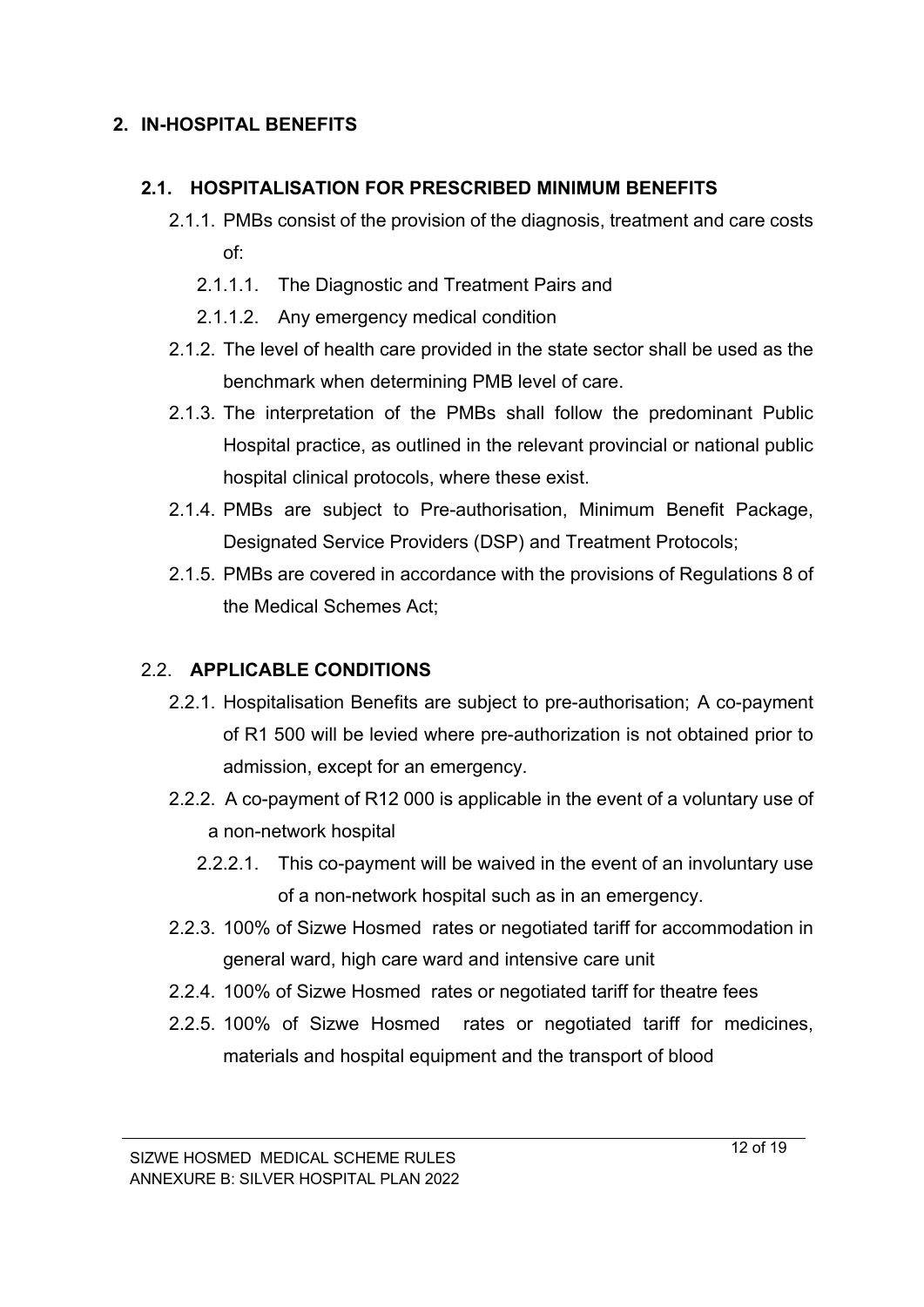- 2.2.6. Medicines given to a patient to take home limited to a supply of seven (7) days only
- 2.2.7. Overall hospital benefit includes rehabilitation and sub-acute care, both subject to pre-authorisation and managed care rules

#### **2.3. ANNUAL LIMIT**

# 2.3.1. **PRIVATE HOSPITALS**

2.3.1.1. PMB subject to Preauthorisation, Designated Service Providers, Managed Care and Treatment Protocols.

# 2.3.2. **PRIVATE HOSPITALS- OUT PATIENT CARE**

- 2.3.2.1. 100% Sizwe Hosmed rate for out-patient services, materials and medicines at tariff.
- 2.3.2.2. Medicines given to a patient to take home limited to a supply of seven (7) days only

# 2.3.3. **ALTERNATIVES TO HOSPITALISATION**

- 2.3.3.1. Subject to the hospital benefit management programme, disease management programme and applicable conditions and limits;
- 2.3.3.2. 100% of Sizwe Hosmed rates for all services rendered by registered step-down nursing facilities, hospice and rehabilitation centres.
- 2.3.3.3. 100% Sizwe Hosmed rates for services rendered under Home Care in Lieu of Hospitalisation subject to Managed Care protocols and preferred provider arrangements

# 2.3.4. **SUB-ACUTE AND PHYSICAL REHABILITATION:**

- 2.3.4.1. 100% Sizwe Hosmed rates;
- 2.3.4.2. Pre-authorisation required;
- 2.3.4.3. Subject to PMB protocols;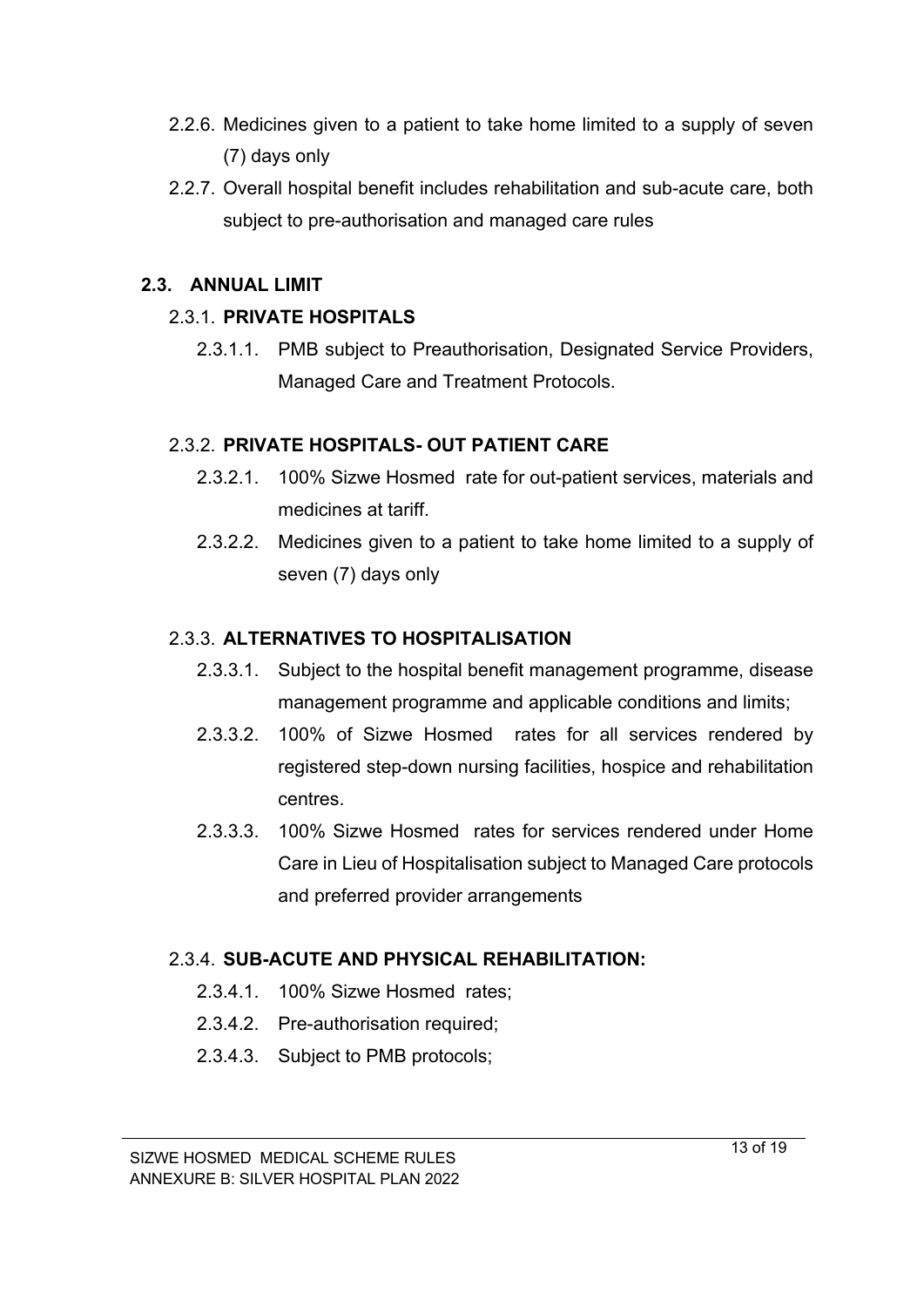2.3.4.4. Non-PMB conditions subject to auxiliary benefit limit (1.2.3 out of hospital benefit above).

# 2.3.5. **TREATMENT IN LIEU OF HOSPITALISATION:**

- 2.3.5.1. Applies to clinical management of conditions and or procedures for conditions that would have been authorized and done in a hospital environment;
- 2.3.5.2. Subject to preauthorisation at a Designated or Preferred Provider;
- 2.3.5.3. Limitations and exclusions apply as per Scheme Rules.

# 2.3.6. **CARE PLANS (CHRONIC TREATMENT PLANS) BENEFIT**

- 2.3.6.1. Follow up treatment plan benefit for chronic PMB conditions; these include follow up consultations, pathology tests and specialised tests relevant to specific PMB
- 2.3.6.2. conditions as stipulated in paragraph 2.3 but excluding additional PMBs (non-CDL conditions). The benefit is subject to the number of consultations, and tests as per the schemes funding rules and protocols.

# 2.4. **IN – HOSPITAL GENERAL PRACTITIONERS**

- 2.4.1. Subject to the Hospital Benefit Management Programme
- 2.4.2. 100% of the Sizwe Hosmed rate for consultations and visits by General Practitioners in Hospital.

# 2.5. **IN – HOSPITAL MEDICAL SPECIALISTS**

- 2.5.1. Subject to the Hospital Benefit Management Programme
- 2.5.2. 100% of the Sizwe Hosmed rate for consultations and visits by Medical Specialists in Hospital.

# 2.6. **IN – HOSPITAL AUXILLARY SERVICES AND PHYSIOTHERAPY**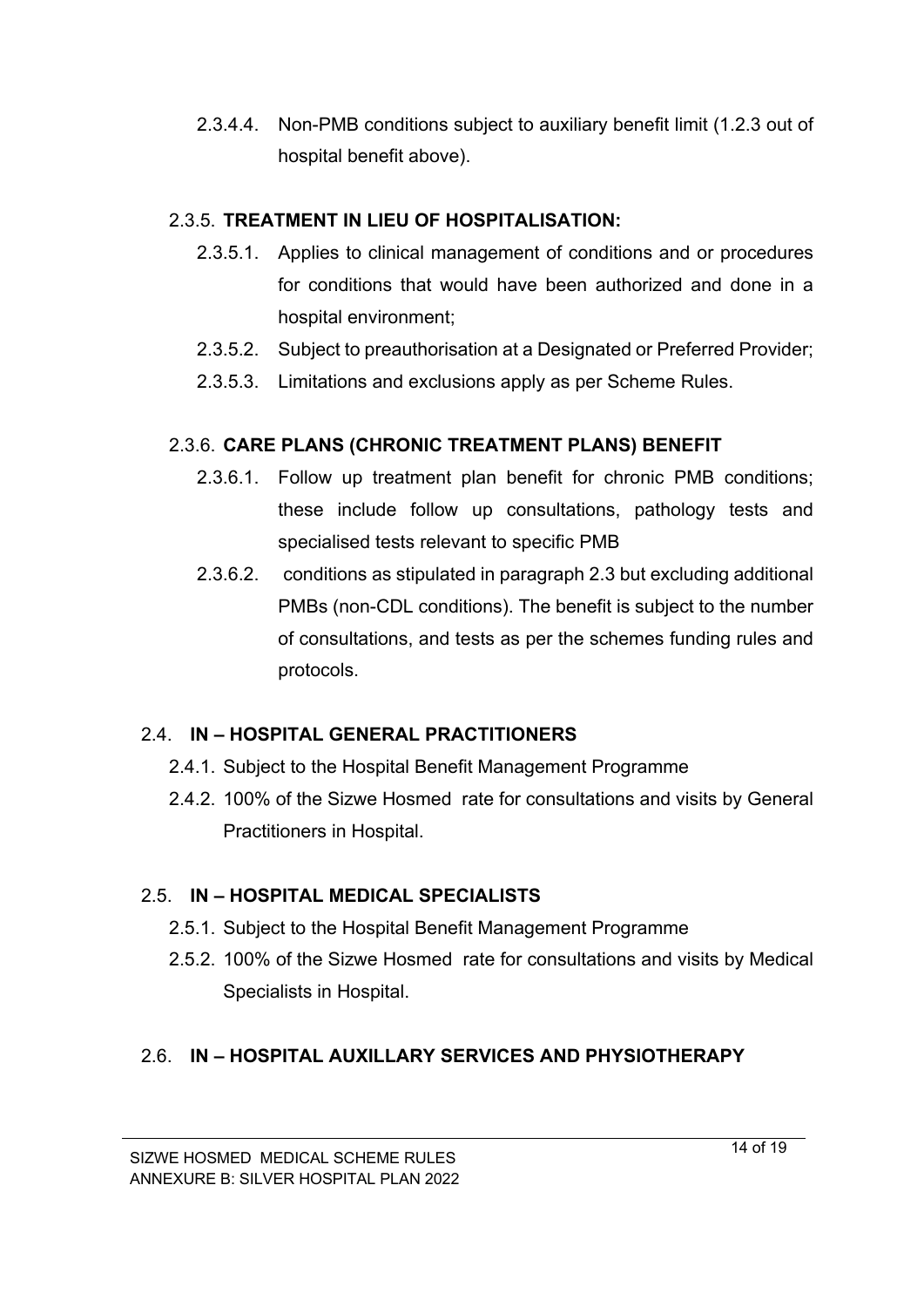#### 2.6.1. **AUXILIARY SERVICES:**

- 2.6.1.1. Limited to the following: dietician, speech therapy, occupational therapy,
- 2.6.1.2. Subject to PMB, clinical protocols and pre- authorisation
- 2.6.1.3. 100% Sizwe Hosmed rates whilst hospitalised

# 2.6.2. **PHYSIOTHERAPY:**

2.6.2.1. 100% Sizwe Hosmed rates whilst hospitalised, pre-authorisation and managed care protocols.

# 2.7. **MATERNITY**

# 2.7.1. **Hospitalisation (Private Hospitals)**

- 2.7.1.1. Subject to the hospital benefit management programme and, disease management programme.
- 2.7.1.2. 100% of cost for accommodation at general ward rates, theatre fees, labour ward fees, drugs, dressings, medicines and materials in a private hospital and 100% of the cost for drugs, dressings, medicines and materials supplied by a midwife.

#### 2.7.2. **Delivery**

2.7.2.1. 100% of the cost for the delivery by a general practitioner, medical specialist or midwife and materials supplied.

# 2.7.3. **Post-Natal Services and Midwifery**

- 2.7.3.1. Subject to the hospital or maternity benefit management programme and to the disease management programme;
- 2.7.3.2. 100% of the Sizwe Hosmed rate for post-natal care by a midwife or as an alternative to hospitalisation.

# 2.8. **BLOOD TRANSFUSIONS AND BLOOD REPLACEMENT PRODUCTS**

2.8.1. 100% of the Sizwe Hosmed rate of blood transfusions and blood replacement products subject to PMBs.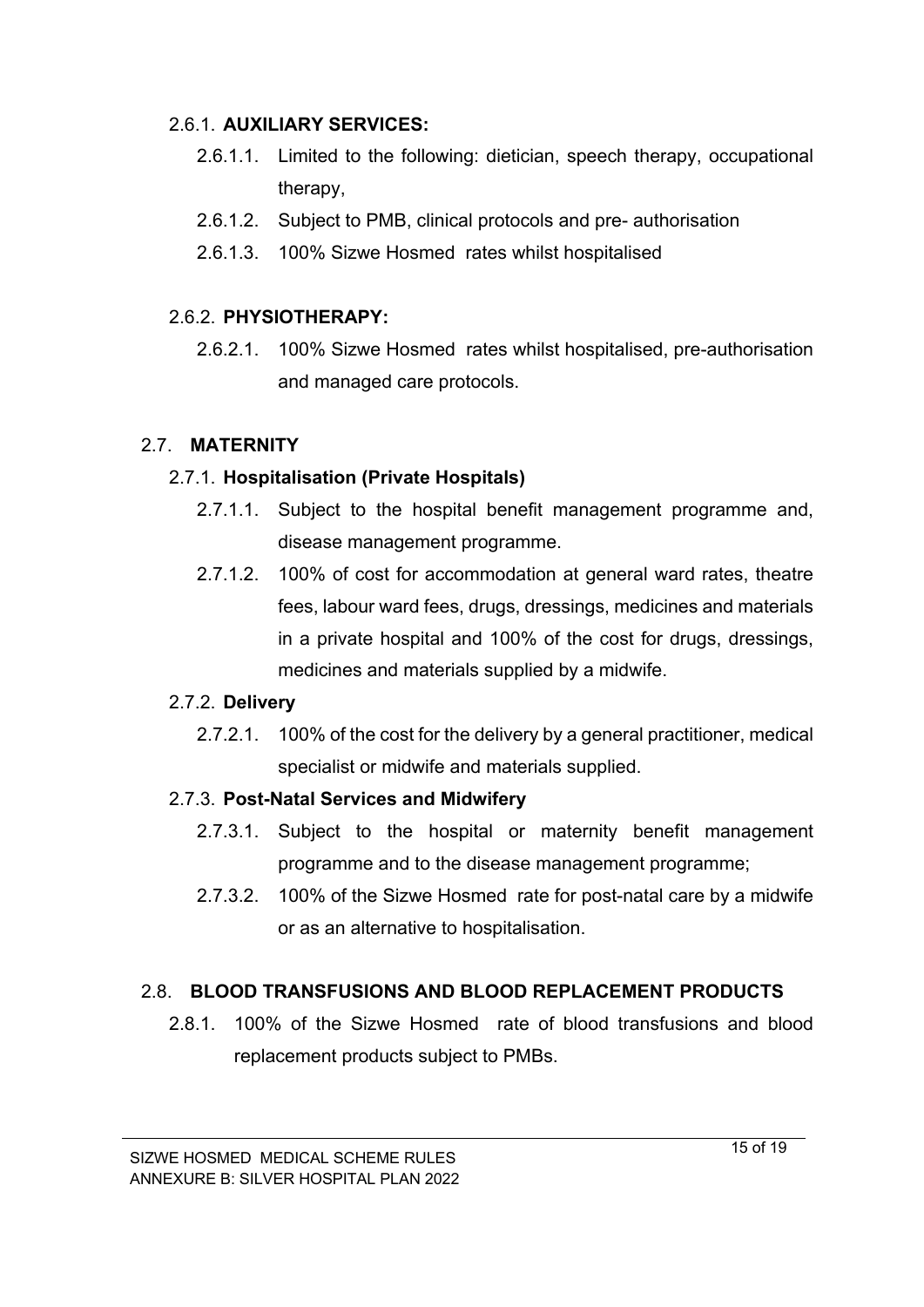#### 2.9. **PROSTHESIS**

- 2.9.1. Defined as artificial devices used to replace or augment a missing or impaired body part;
- 2.9.2. Subject to pre-authorisation, treatment protocols and Prescribed Minimum Benefits;
- 2.9.3. Surgical and non-surgical:
- 2.9.4. 100% of the Sizwe Hosmed rates of prosthesis, subject to PMB
- 2.9.5. Services to be obtained at a Preferred Provider/DSP where applicable.

# 2.9.6. **Internal Prosthesis**

- 2.9.6.1. Joints hip and knee (partial and total):
- 2.9.6.2. Only one prosthesis and only one joint per beneficiary cycle;
- 2.9.6.3. Spine two levels per year done in one procedure; Should more than two (2) levels be required, approval will be granted subject to managed care protocols.
- 2.9.6.4. Cardiac (Pacemaker, internal defibrillators, grafts, valves)
- 2.9.6.5. Subject to benefits and PMB protocols apply.

#### 2.9.7. **External Prosthesis**

2.9.7.1. Subject to benefit limit and PMB protocols apply

#### 2.9.8. **Stents**

- 2.9.8.1. Vascular stents two stents per family per year;
- 2.9.8.2. Cardiac stents three stents per family per year.

# 2.10. **ONCOLOGY**

- 2.10.1. Oncology benefits subject to Pre-authorisation, Prescribed Minimum Benefits, Treatment Protocols and Designated Service Providers;
- 2.10.2. Where no Designated Service Provider facilities have been arranged, Sizwe Hosmed Medical Fund will pay for services in full at cost;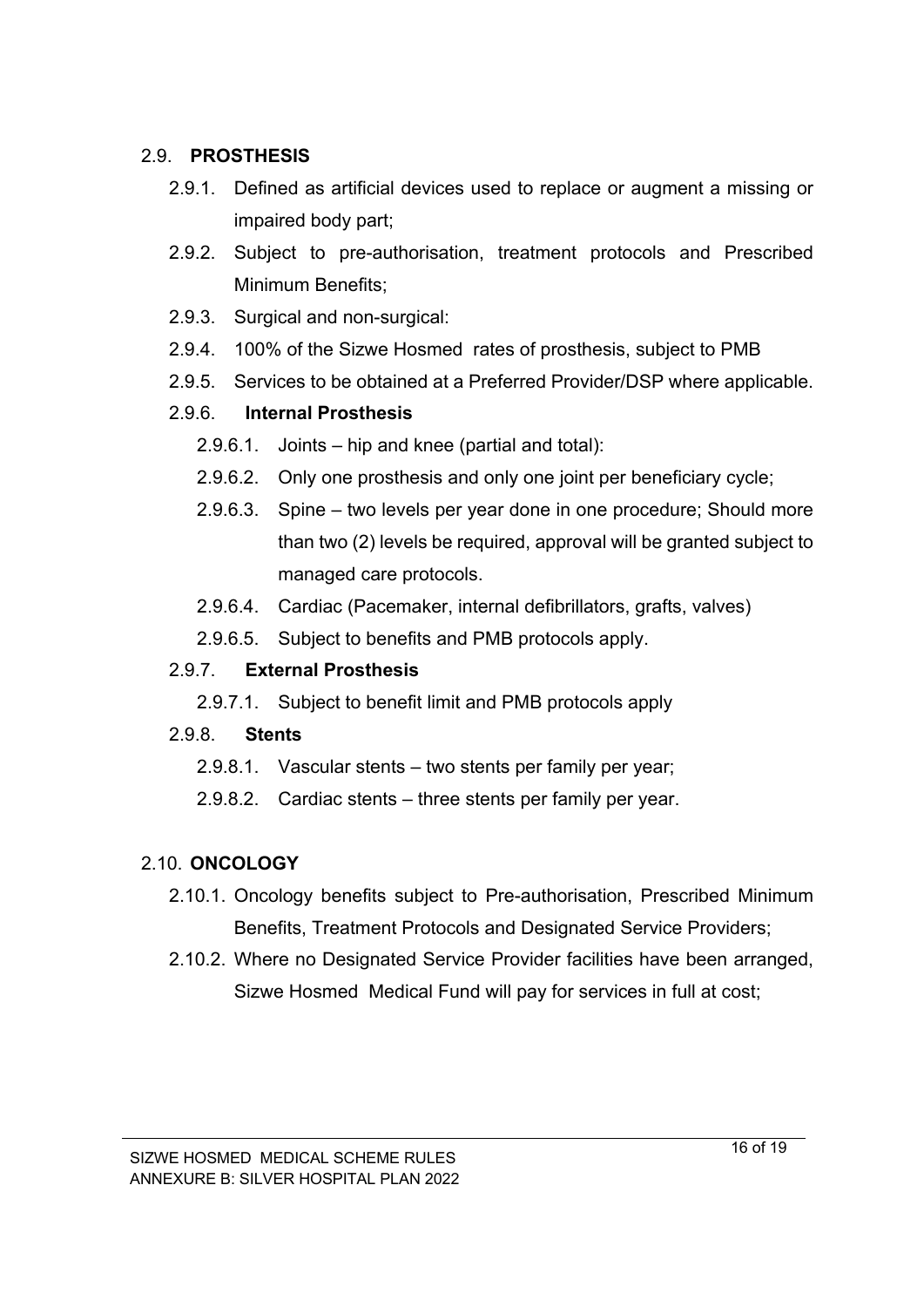- 2.10.3. Should a member voluntarily opt not to use a DSP, a co-payment will apply or payment will be up to the cost payable at a DSP, whichever is the lowest;
- 2.10.4. 100% of the Sizwe Hosmed rate for consultations, visits, treatment, pathology tests, medication and 100% of the costs of materials used in radiotherapy and chemotherapy, subject to PMB

#### 2.11. **RADIOLOGY AND RADIOGRAPHY**

2.11.1. Subject to the Hospital Benefit Management Programme and the Disease Management Programme;

# 2.11.2. **Specialized Radiology**

2.11.2.1. (MRI/CAT scan/Angiogram) subject to an overall in hospital limit of R29 182 per family per year, subject to a maximum of 2 scans per beneficiary per year;

# 2.11.3. **Interventional Radiology**

2.11.3.1. Payable from hospital limit, subject to pre-authorisation and clinical protocols.

# 2.12. **PATHOLOGY**

- 2.12.1. Subject to the Hospital Benefit Management Programme and to the Disease Management Programme;
- 2.12.2. 100% of the Sizwe Hosmed rates for tests performed by a general practitioner or medical specialist;
- 2.12.3. Pathology tests required for Acquired Immune Deficiency Syndrome fall within the limit as stipulated under Acquired Immunodeficiency Syndrome.

# 2.13. **MENTAL HEALTH**

# 2.13.1. **PSYCHIATRY HOSPITALISATION**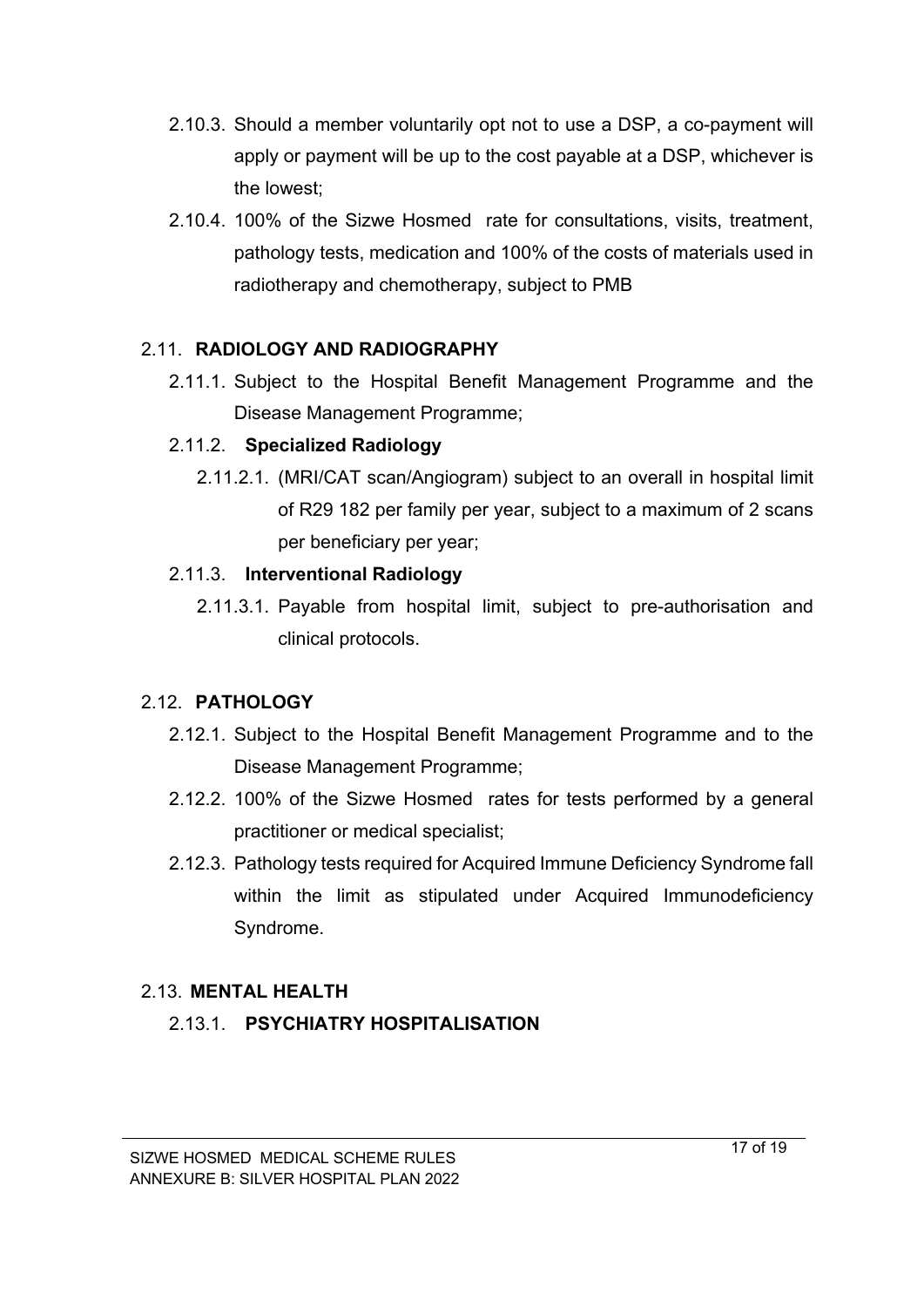- 2.13.1.1. Psychiatric hospitalisation will be limited to 21 days per beneficiary per year. This benefit includes psychiatrist consultations and 6 in hospital consultations by clinical psychologist – subject to PMBs.
- 2.13.1.2. Four (4) additional out-of-hospital visits/consultations in lieu of hospitalisation are allowed subject to managed care protocols.

#### 2.13.2. **ALCOHOLISM, DRUG ADDICTION, NARCOTISM**

- 2.13.2.1. Prescribed Minimum Benefits Subject to Pre-Authorisation, Minimum Benefit Package, at a Designated Service Providers where there are Designated Service Provider arrangements in place and treatment protocols. Where no DSP arrangements exist, any medical institution will serve as a provider for the abovepurpose;
- 2.13.2.2. Only 3 days withdrawal treatment and up to 21 days rehabilitation at an appropriate facility.

#### 2.14. **ORGAN TRANSPLANT AND RENAL DIALYSIS**

- 2.14.1. Benefits are subject to PMB conditions and clinical protocols
- 2.14.2. Organ Transplant /Renal Dialysis treatment subject to limits of R219 894 per family per year as specified.

#### 2.14.3. **Renal Dialysis**

2.14.3.1. Benefit is restricted to the requirements set out in the Prescribed Minimum Benefits at a designated service provider.

#### 2.14.4. **Organ transplant**

2.14.4.1. 100% of the Sizwe Hosmed rates for organ transplantation and cost of postoperative anti-rejection medicines required by the recipient;